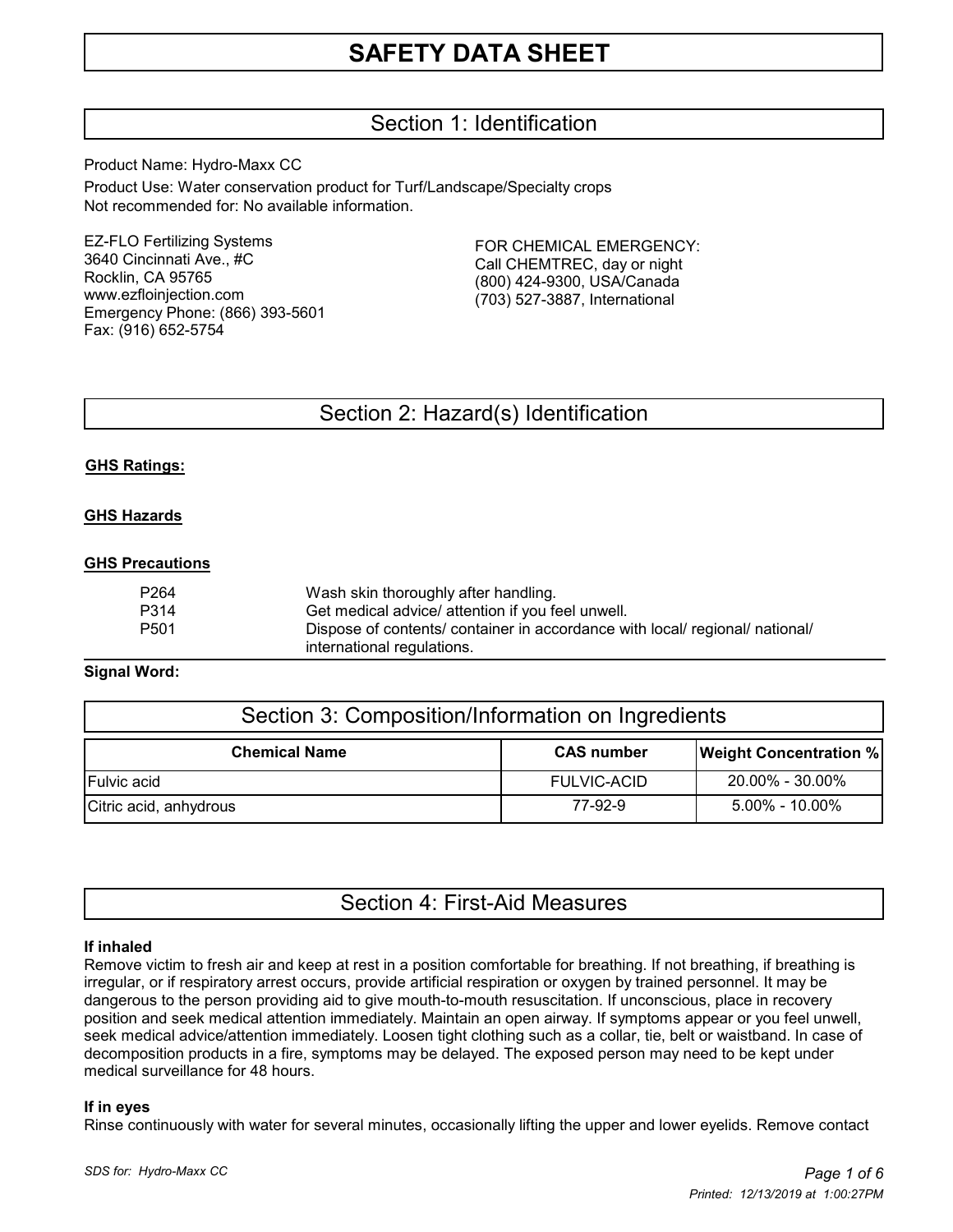lenses if present and easy to do, continue rinsing. Seek medical advice/attention immediately.

#### **If on skin (or hair)**

Remove immediately all contaminated clothing. Rinse skin with plenty of soap and water for several minutes. If irritation/rash develops or persists, seek medical advice/attention immediately. Wash contaminated clothing before reuse.

#### **If swallowed**

Seek immediate medical advice/attention. Call a poison control center or physician. Rinse mouth with water. Remove dentures, if any. Move victim to fresh air and keep at rest in a position comfortable for breathing. If the person is conscious, give small quantities of water to drink. Stop if the exposed person feels sick as vomiting may be dangerous. Do not induce vomiting unless directed to do so by medical personnel. If vomiting occurs, the head should be kept low so that vomit does not enter the lungs. Never give anything by mouth to an unconscious person. If unconscious, place victim in recovery position and seek medical attention immediately. Maintain an open airway. Loosen tight clothing such as collar, tie, belt or waistband.

#### **Most important symptoms and effects, both acute and delayed**

The most important known symptoms and effects are described in section 11.

#### **Indication of any immediate medical attention and special treatment needed**

Provide general supportive measures and treat symptomatically. Symptoms may be delayed.

#### **General information**

Ensure that medical personnel are aware of the material(s) involved, and take precautions to protect themselves. Show this safety data sheet to the doctor in attendance.

### Section 5: Fire-Fighting Measures

#### **Suitable extinguishing media**

Water fog. Water spray. Dry chemical. Carbon dioxide (CO2). Foam.

#### **Unsuitable extinguishing media**

None known.

### **Special hazards arising from the chemical(s)**

None known.

#### **Hazardous combustion products**

See section 10.

#### **Firefighting**

If evacuation of personnel is necessary, evacuate to an upwind area. Decontaminate personnel and equipment with a water wash-down after fire and smoke exposure.

#### **Firefighting equipment**

Firemen and emergency responders: wear full turnout gear or Level A equipment, including positive-pressure, selfcontained breathing apparatus (SCBA).

### Section 6: Accidental Release Measures

#### **Personal precautions, protective equipment and emergency procedures**

Keep unnecessary personnel away from the contaminated area. Avoid breathing vapors, mist or gas. Ensure adequate ventilation. Wear suitable protective clothing. For personal protection, see section 8.

#### **Small spills**

Ventilate the contaminated area. Wipe up with absorbent material or mix the appropriate sorbent into the spilled material. Use an absorbent like sawdust for aqueous, waterborne, and solvent-borne coatings. Collect the saturated towels or sorbent and transfer into a covered container.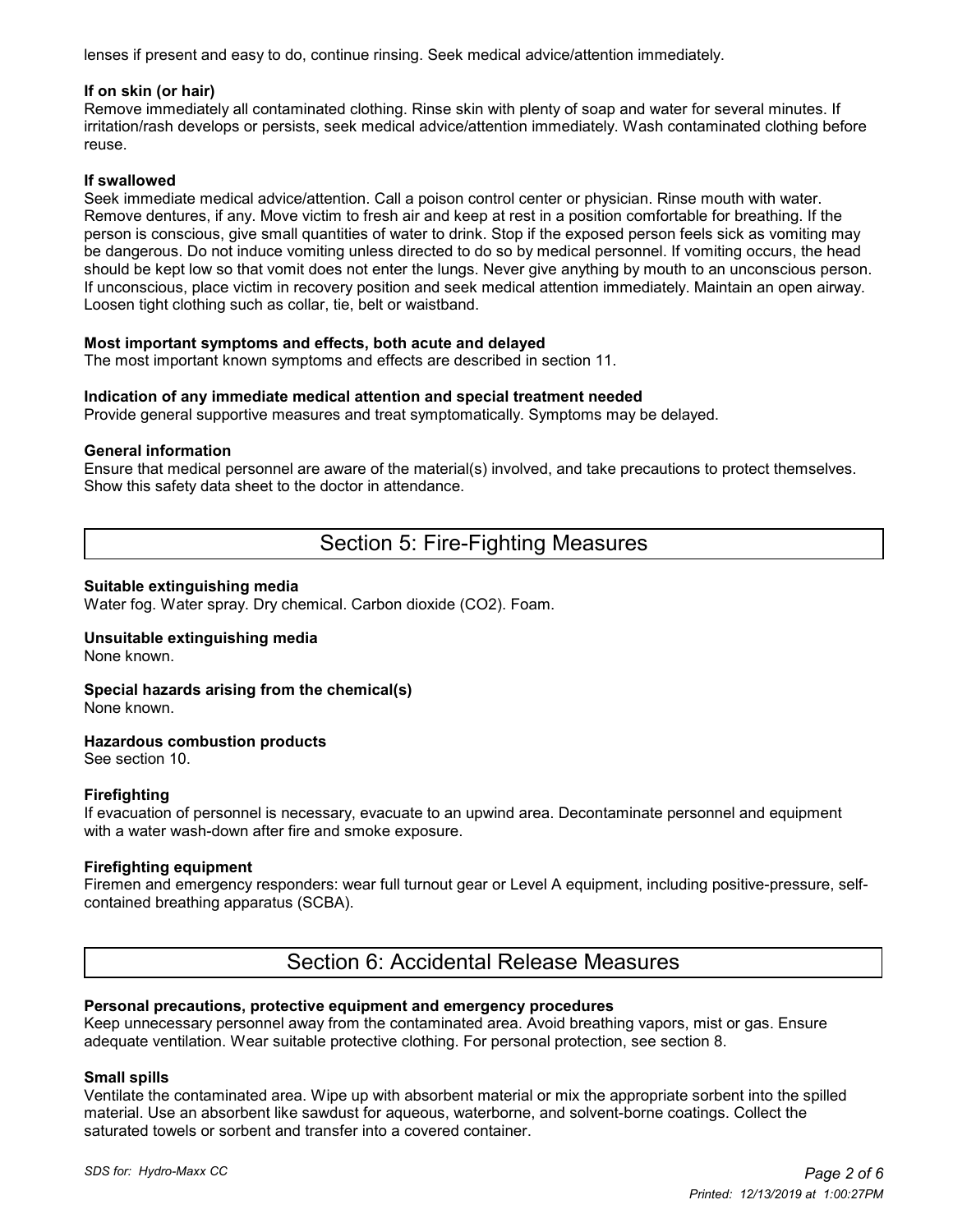#### **Large spills**

Prevent this material from entering sewers and watercourses by diking or impounding the spilled material. Ventilate the contaminated area. Mix the appropriate sorbent into the spilled material. Use an absorbent like sawdust for aqueous, waterborne, and solvent-borne coatings. Collect the saturated sorbent and transfer it into a covered container.

Steel containers are acceptable for all acid-free wastes. Use suitable plastic containers for acid-bearing wastes. Dispose of the waste in compliance with all Federal, state, regional, and local regulations.

### Section 7: Handling and Storage

#### **Precautions for safe handling**

Avoid inhalation of vapors/spray and contact with skin and eyes. Do not ingest. Use only with adequate ventilation.

Observe good industrial hygiene practices. Eating, drinking, and smoking should be prohibited in areas where this material is handled, stored, or processed. Workers should wash hands and face, before eating, drinking, and smoking. Remove contaminated clothing and protective equipment before entering eating areas.

#### **Conditions for safe storage, including any incompatibilities**

Prevent from freezing. Do not store above 120 F (49 C). Store in original container protected from direct sunlight in a dry, cool and well-ventilated area, away from incompatible materials (see section 10) and food and drink.

| Section 8: Exposure Controls / Personal Protection |                                                              |                              |                                                                                  |  |  |  |
|----------------------------------------------------|--------------------------------------------------------------|------------------------------|----------------------------------------------------------------------------------|--|--|--|
| <b>Chemical Name / CAS No.</b>                     | <b>OSHA Exposure Limits</b>                                  | <b>ACGIH Exposure Limits</b> | <b>Other Exposure Limits</b>                                                     |  |  |  |
| Fulvic acid<br><b>FULVIC-ACID</b>                  | Not Established                                              | Not Established              | Not Established                                                                  |  |  |  |
| Citric acid, anhydrous<br>77-92-9                  | TWA: 15 mg/m3 (Total dust),<br>5 mg/m3 (Respirable fraction) | Not Established              | DFG MAKs:<br>TWA: 4 mg/m3 (Total<br>dust),<br>1.5 mg/m3 (Respirable<br>fraction) |  |  |  |

#### **Appropriate engineering controls**

Handle in accordance with good industrial hygiene and safety practice. Wash hands before breaks and at the end of the workday.

#### **Ventilation**

Good general ventilation should be used. Ventilation rates should be matched to conditions. If applicable, use process enclosures, local exhaust ventilation, or other engineering controls to maintain airborne levels below recommended exposure limits. If exposure limits have not been established, maintain airborne levels to an acceptable level.

#### **Personal protective equipment**

#### **Eye/face protection**

 Splash goggles are recommended. Avoid contact with eyes. If extra protection is required, wear a face shield over the splash goggles. Face shields are effective only if worn in addition to splash goggles.

#### **Hand protection**

 Wear chemical-resistant gloves (butyl rubber or neoprene). Protective gloves should be inspected frequently and discarded when they exhibit cuts, tears, pinholes, or signs of excessive wear. Wash and dry hands after use.

#### **Body protection**

Wear appropriate clothing to prevent repeated or prolonged skin contact.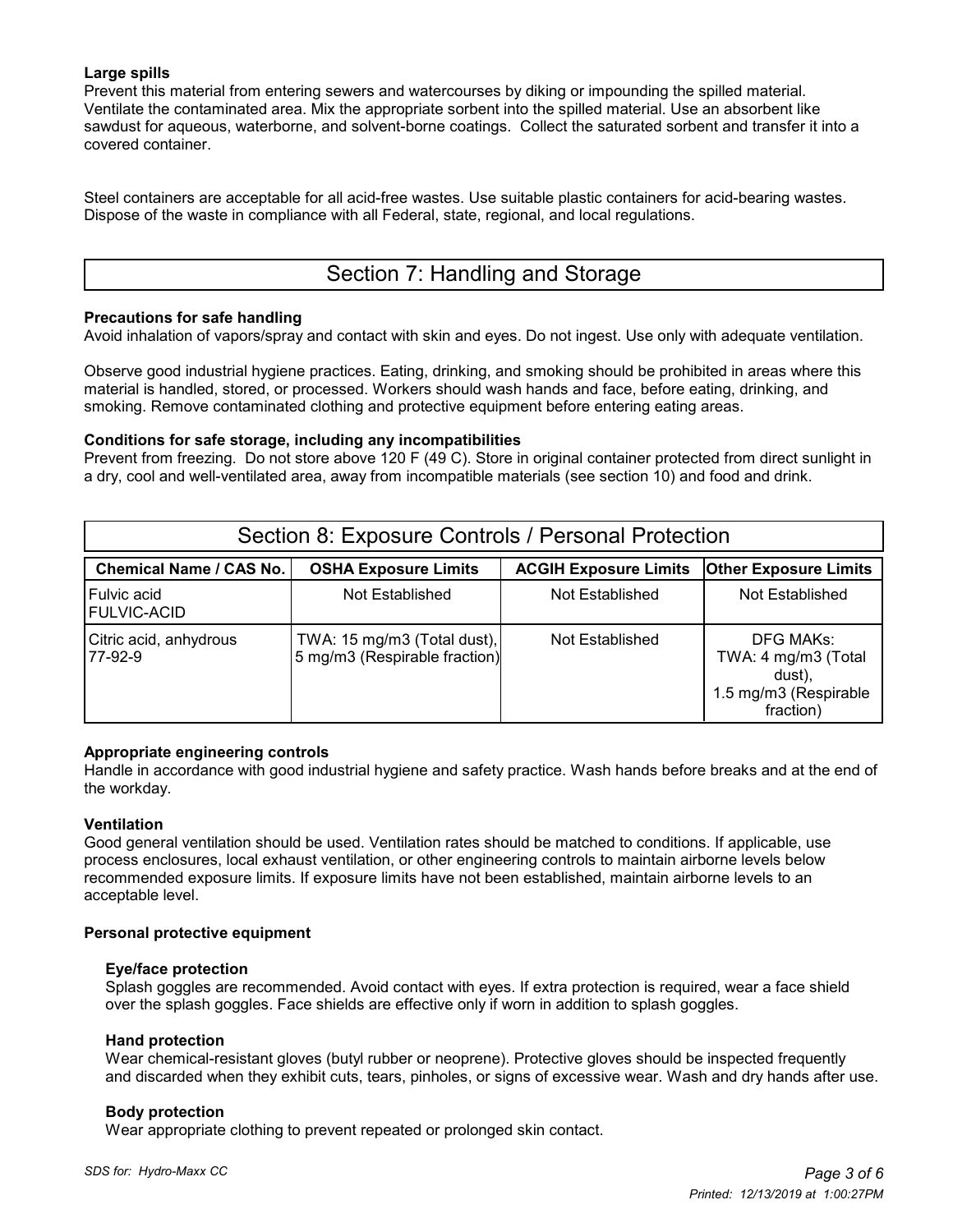#### **Respiratory protection**

 In case of insufficient ventilation, wear suitable respiratory equipment. Chemical respirator with organic vapor cartridge.

### Section 9: Physical and Chemical Properties

**Melting point/Freezing point:** No Data **Evaporation rate:** No Data **Partition coefficient (n-** No Data **octanol/water):**

**Appearance:** Light brown liquid **Explosive limits:** No Data **Odor:** No Data **Vapor pressure:** No Data **Odor threshold:** No Data **Vapor density:** No Data **pH** 2.4 - 2.8 **Relative density:** No Data **Specific gravity:** 1.062 **Solubility:** No Data **Boiling point:** No Data **Boiling range:** No Data **Flash Point:** No Data **Autoignition temperature:** No Data **Flammability:** No Data **Decomposition temperature:** No Data **Viscosity:** No Data

# Section 10: Stability and Reactivity

### **Chemical stability**

**STABLE** 

### **Incompatible materials**

Citric acid when wet or in a solution is corrosive to brass, copper, zinc, aluminum and their alloys, lead, cast iron and steel (not stainless steel). Metal nitrates Oxidizing agents Strong bases (sodium / potassium / barium hydroxides)

### **Hazardous decomposition**

Acrid smoke Carbon dioxide Carbon monoxide Irritating fumes

Hazardous polymerization will not occur.

Section 11: Toxicological Information

#### **Mixture Toxicity Component Toxicity**

#### **Likely routes of exposure**

Inhalation Skin contact Eye contact Ingestion

### **Exposure may affect the following organs**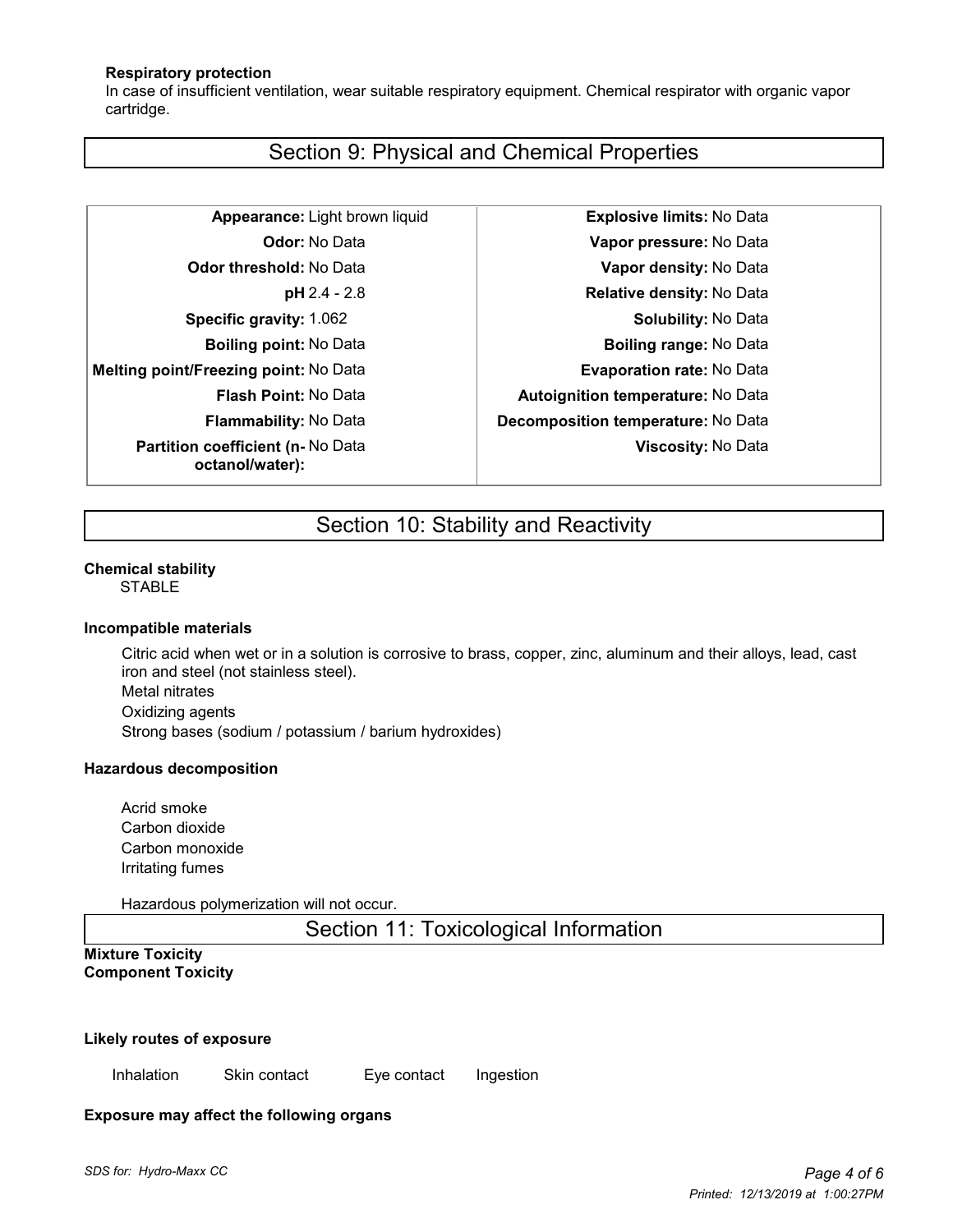#### **Effects of exposure**

 **Ingestion** Ingestion may cause gastrointestinal irritation. Symptoms can include nausea, diarrhea, vomiting, and abdominal pain.

 **Skin contact** May cause irritation to the skin. Symptoms can include pain, itching and/or redness.

 **Inhalation** May cause respiratory irritation. Symptoms can include sore throat, coughing, sneezing, and labored breathing.

 **Eye contact** May cause eye irritation. Symptoms can include irritation, pain, watering and/or redness.

#### **Conditions aggravated**

Persons with pre-existing skin, eye, and/or respiratory disorders may be more susceptible to the effects of this product.

#### **Carcinogenicity**

The following chemicals comprise 0.1% or more of this mixture and are listed and/or classified as carcinogens or potential carcinogens by NTP, IARC, OSHA, or ACGIH.

| <b>CAS Number</b><br>None          | Description | % Weight | Carcinogen Rating<br>N/A |  |  |  |
|------------------------------------|-------------|----------|--------------------------|--|--|--|
| Section 12: Ecological Information |             |          |                          |  |  |  |

#### **Ecotoxicity**

No data available

#### **Persistence and degradability**

No data available

#### **Bioaccumulative potential**

No data available

# **Mobility in soil**

No data available

### **Other adverse effects**

No data available

### Section 13: Disposal Considerations

#### **Disposal instructions**

Do not allow this material to drain into sewers/water supplies. All waste must be handled in accordance with local, state and federal regulations or with regulations of Canada and its Provinces. This product, if unaltered by use, may be disposed of by treatment at a permitted facility or as advised by your local hazardous waste regulatory authority.

#### **Waste from residues/unused products**

Dispose of in accordance with local regulations. Empty containers or liners may retain some product residues. This material and its container must be disposed of in a safe manner (refer to Disposal instructions).

#### **Contaminated packaging**

Empty containers should be taken to an approved waste handling site for recycling or disposal. Since emptied containers may retain product residue, follow label warnings even after container is emptied.